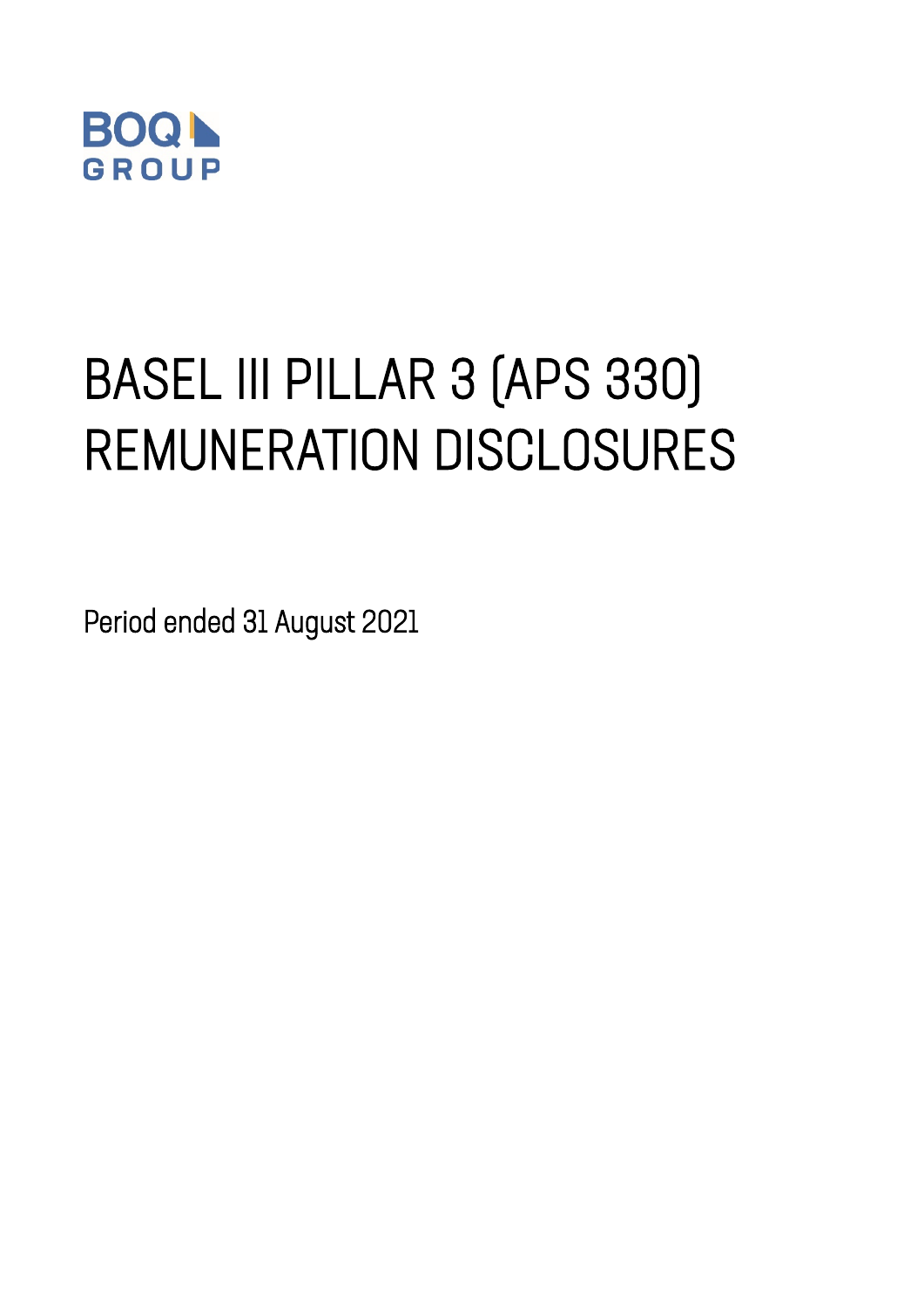# 1. INTRODUCTION

These remuneration disclosures have been prepared in line with APRAPrudential Standard APS 330 Public Disclosure (**APS 330**). APS 330 requires that all Authorised Deposit-taking Institutions (**ADIs**) meet the minimum requirements for public disclosure of qualitative and quantitative information concerning their remuneration practices.

The quantitative information disclosed relates to Senior Managers and Material Risk Takers (**MRT**) of Bank of Queensland (**BOQ**) for the financial year ended 31 August 2021 (**FY21**).

This prudential disclosure is separate from the FY21 Remuneration Report.

For the purposes of this disclosure:

**Senior Managers** refers to the roles outlined in paragraph 57(a) of APRA Prudential Standard CPS 510 Governance (CPS 510). At BOQ this includes the following roles:

- the Managing Director & Chief Executive Officer (**MD & CEO**) and all Group Executives;
- other Accountable Persons (**AP**) under the Banking Executive Accountability Regime (**BEAR**), excluding Non-executive Directors; and
- other Responsible Persons (**RP**) as defined in paragraph 20(a) of APRA Prudential Standard CPS 520 Fit and Proper (**CPS 520**) and in BOQ's Fit and Proper Policy.

During FY21 there were 30 employees in this group, including 15 who were considered Senior Managers for part of the year.

**MRT** refers to the roles outlined in paragraph 57(c) of CPS 510 as all other persons for whom a significant portion of total remuneration is based on performance and whose activities, individually or collectively, may affect the financial soundness of the regulated institution.

In the context of BOQ there are no MRT who are not also Senior Managers. Therefore, all MRT are included in the Senior Manager category and are not separately disclosed.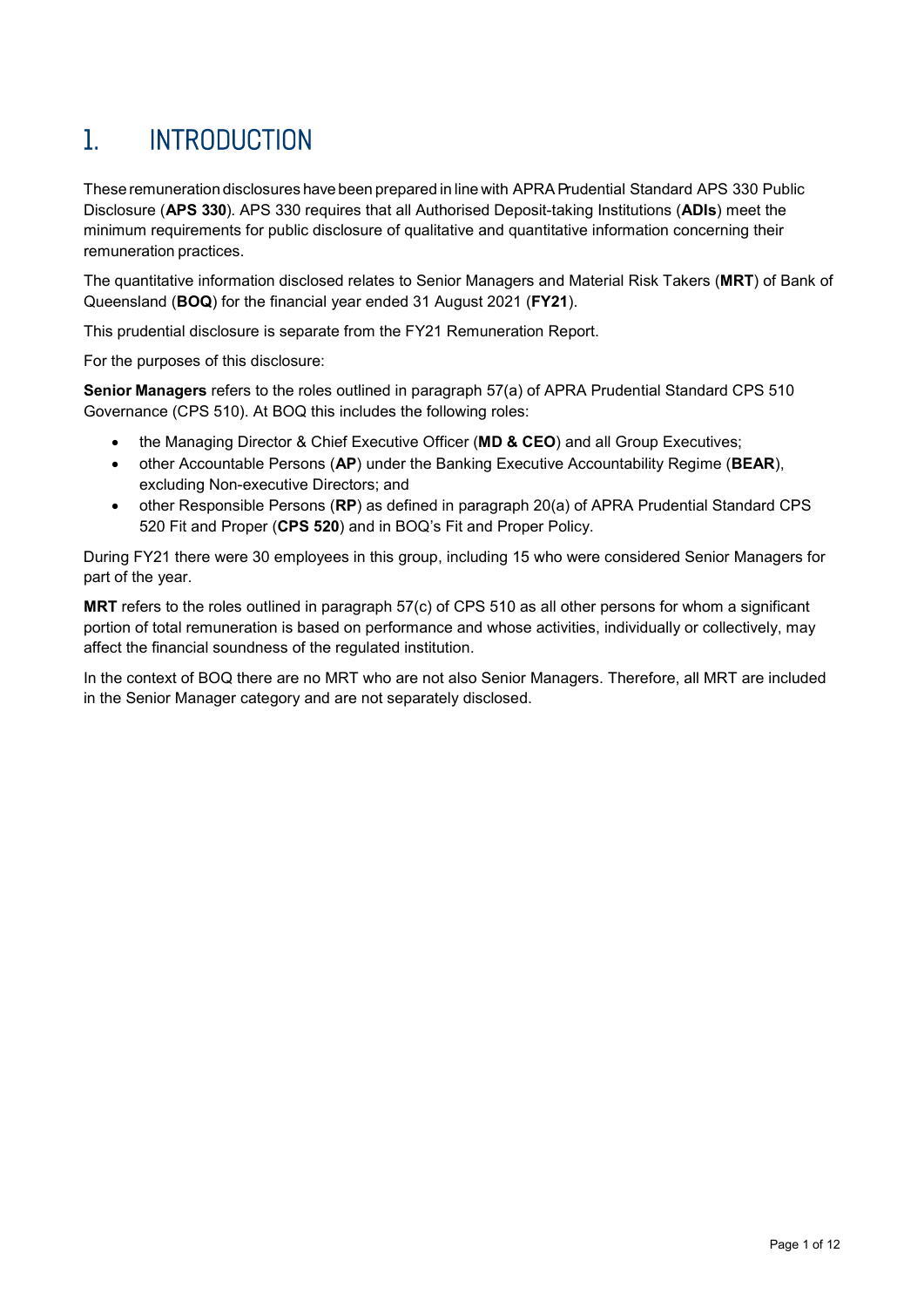# 2. QUALITATIVE DISCLOSURES

The qualitative disclosures are made in accordance with Table 22 of APS 330, Attachment G.

### 2.1. REMUNERATION GOVERNANCE

#### **2.1.1. People, Culture & Remuneration Committee**

The Board is ultimately responsible for remuneration governance and has established the People, Culture & Remuneration Committee (the **Committee**) which oversees BOQ's people, culture and remuneration settings.

The Committee's purpose is to assist the Board to set the values and manage the culture, conduct and capability of personnel within BOQ and its subsidiaries (the **Group**) and effectively discharge its responsibilities to oversee the remuneration policies and practices of the Group.

The Committee:

- serves as the remuneration committee for BOQ and its APRA-regulated subsidiaries, which have delegated their remuneration committee function to the Committee;
- ordinarily meets a minimum of four times per year, and during FY21 met six times;
- comprised of seven Non-executive Directors at any one time during FY21, four of whom served for part of the year. As of 1 September 2020, all Non-executive Directors are members of the Committee;
- operates in accordance with its Charter, which is reviewed at least every two years and is available on the BOQ web site;
- seeks to ensure that BOQ's remuneration policies and frameworks continue to support the Group's overall risk management framework (**RMF**); and
- reviews the Group Remuneration Policy on at least an annual basis, and more frequently as required to respond to evolving regulatory, business and legislative conditions.

#### **2.1.2. Use of remuneration consultants**

Where necessary, the Board seeks advice from independent experts and advisors, including remuneration consultants. Remuneration consultants are engaged by and report directly to the Committee Chair, ensuring an appropriate level of independence from management. Where an engagement requires a recommendation, the recommendation is provided to and discussed directly with the Committee Chair.

During FY21, the Committee did not engage independent advisors to provide remuneration recommendations as defined under the Corporations Act.

#### **2.1.3. Group Remuneration Policy**

The BOQ Group Remuneration Policy applied to all employees of the Group, with the exception of ME Bank employees. After the acquisition of ME Bank on 1 July 2021, the ME Bank Remuneration Policy continued to apply to ME Bank employees up until the BOQ Group Remuneration Policy was reviewed and updated in August 2021. From 30<sup>th</sup> August 2021, the BOQ Group Remuneration Policy applies to all employees of the Group.

The Policy specifically considers remuneration arrangements for particular categories of roles and employees as set out in CPS 510; including Senior Managers and MRT as reported in this disclosure.

#### **2.1.4. Risk and financial control personnel**

Risk and financial control personnel (as defined in paragraph 57(b) of CPS 510) are employed in centralised functions across BOQ. Remuneration outcomes for these individuals are based on the performance of BOQ and their individual performance against goals and objectives.

The objectives set for individuals in these functions are not linked to the financial performance of the business unit they oversee. As further detailed in section 2.2.2 (Performance measures), the Board approves the Group scorecard. The Board Risk Committee has input into the performance measures for the Chief Risk Officer.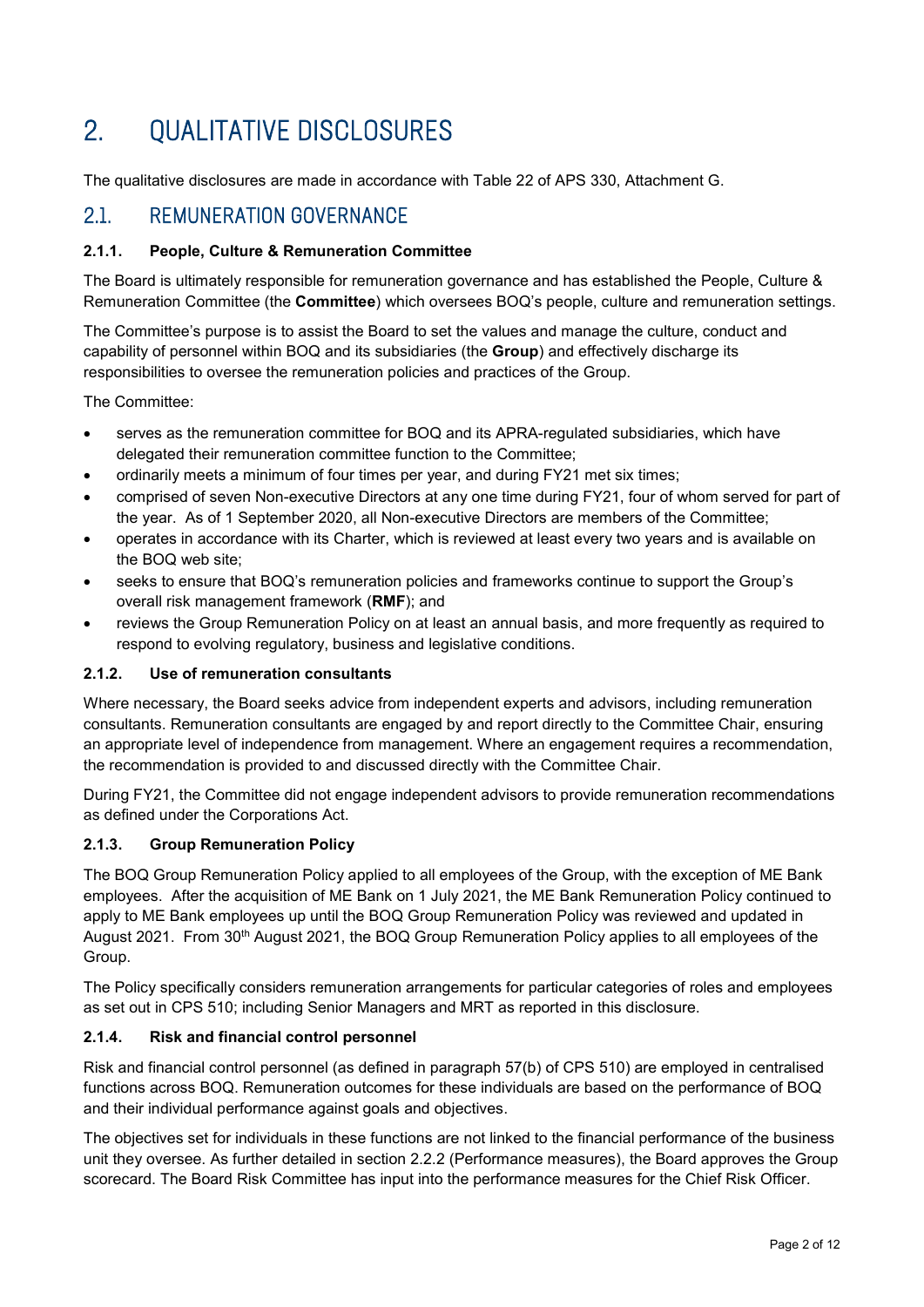## 2.2. REMUNERATION FRAMEWORK

#### **2.2.1. Remuneration framework**

Remuneration at BOQ is structured in a way that ensures:

- alignment to regulatory and legislative requirements, including the minimum deferral arrangements for AP as set out in the BEAR legislation; and
- supports the achievement of BOQ's strategy, in accordance with the remuneration objectives set out in Figure 1.

#### **Figure 1. BOQ's remuneration objectives**



The remuneration structure in place for all employees is consistent with the Group Remuneration Policy and is based on a total remuneration approach comprising an appropriate mix of fixed remuneration in the form of salary and benefits, and variable remuneration which includes short-term incentives (**STI**) delivered in cash and/or equity, and long-term incentives (**LTI**) delivered in equity. Equity is delivered over time and subject to continued tenure of the participant and any other performance conditions attached to the particular grant. Equity awards are subject to malus and clawback, as further detailed in section 2.4.6.

The total remuneration opportunity for all employees is reviewed on an annual basis, and the total remuneration mix depends on the level of role within the organisation and an individual's performance.

Performance-based incentive arrangements are designed to encourage behaviour thatsupports:

- BOQ's long term financial soundness;
- BOQ's RMF; and
- alignment with customer and community expectations.

#### **2.2.2. Performance measures**

All employees of BOQ are required to have performance goals that are aligned to the Group's strategy and contain an appropriate degree of stretch, and are expected to adhere to minimum standards of conduct and behaviour. For FY21:

- The Group Scorecard contained the performance measures for the MD&CEO. Each Group Executive had a Divisional Scorecard, which was a cascade of the Group Scorecard. Group Executives were assessed based on their Divisional Scorecards and the contribution of Divisional Scorecard outcomes to the Group Scorecard results.
- Senior Managers below Group Executive level were assessed based on their individual performance in role, including against their strategic goals.

A summary of the FY21 Group scorecard measures are provided in Table 1.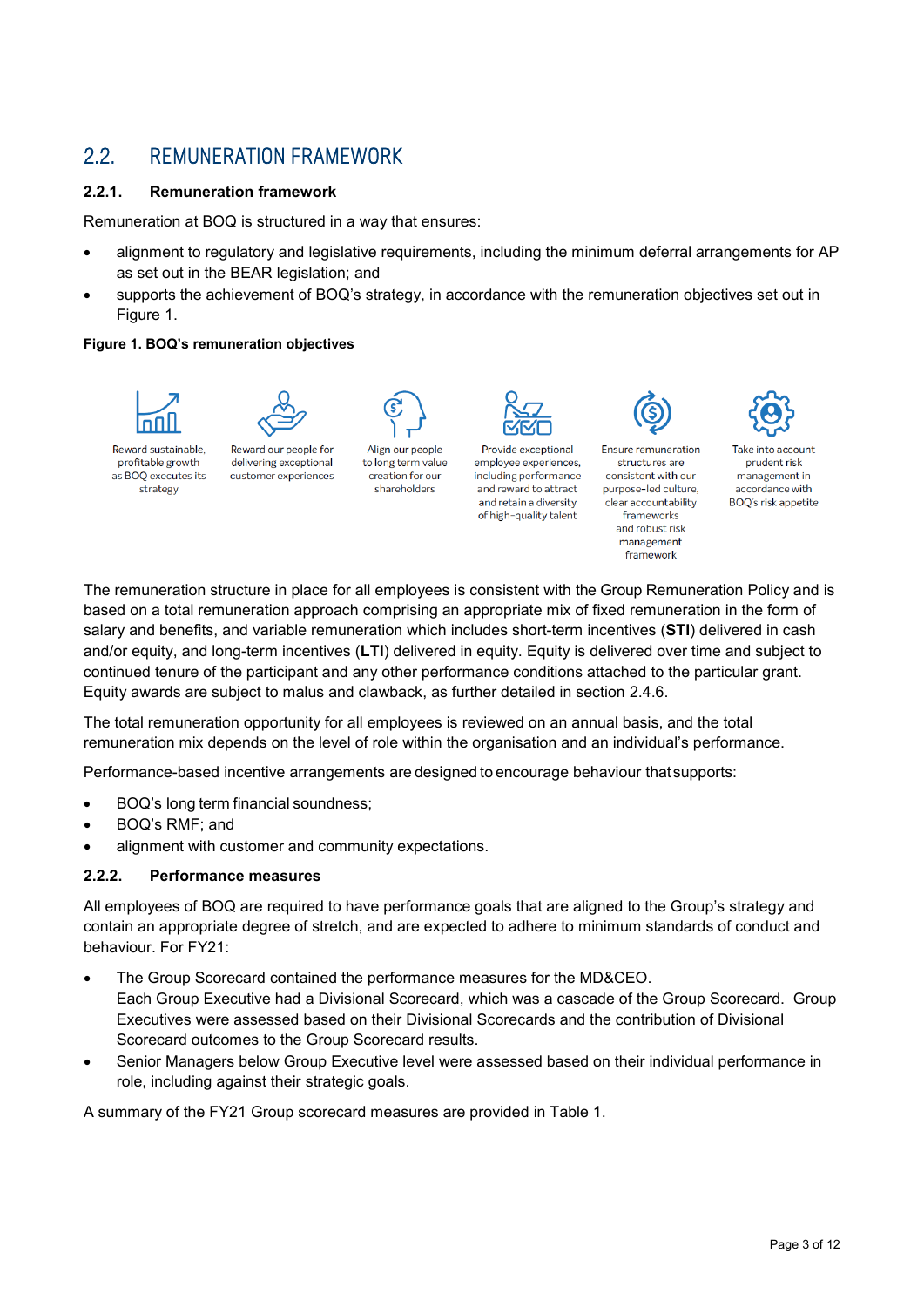#### **Table 1. FY21 Group scorecard measures**

| <b>Strategic priority</b>                                             | <b>Weighting</b> | <b>Measures</b>                                                                                                                                                       |
|-----------------------------------------------------------------------|------------------|-----------------------------------------------------------------------------------------------------------------------------------------------------------------------|
| Our empathetic culture<br>sets us apart                               | 10%              | Delighting our customers - Net Promoter Score<br>Engagement score, culture score, I feel safe to speak up score<br>Women in leadership and senior women in leadership |
| Distinctive brands serving<br>attractive niche customer<br>segments   | 10%              | System growth in mortgages and business lending                                                                                                                       |
| Digital bank of the future<br>with a personal touch                   | 10%              | Delivery of Virgin Money Australia and BOQ Retail Digital Banks                                                                                                       |
| Simple and intuitive<br>business, with strong<br>execution capability | 10%              | Productivity benefits, containing expense growth<br>Product simplification and improved efficiency and customer experience<br>Project delivery and execution          |
| Strong risk position                                                  | 10%              | Strengthen the bank through CET1 ratio and deposit growth<br>Strong risk and compliance outcomes                                                                      |
| Strong financial position,<br>with attractive returns                 | 50%              | Profitable and sustainable growth in cash earnings and earnings per share<br>Strong return on equity<br>Organic capital growth                                        |

## 2.3. REMUNERATION COMPONENTS

#### **2.3.1. Fixed reward**

Fixed reward is provided to remunerate employees for performing their ongoing, day-to-day work. It comprises base salary, superannuation contributions and other benefits.

Fixed reward levels are set to attract and retain talent and reflect the individual's skills, capabilities and experience and having regard for internal relativities, pay equity considerations, including rigorous gender pay equity review, and performance (where applicable).

To ensure competitiveness, fixed reward levels are informed by benchmarking comparable roles in financial services and/or similarly sized Australian companies.

Fixed reward is paid in cash.

#### **2.3.2. Senior Executive Remuneration Framework**

In FY21 BOQ introduced a new Senior Executive Remuneration Framework, which applies to the MD & CEO, Group Executives and certain other Senior Executives who are invited to participate. The Senior Executive Remuneration Framework consists of fixed reward and variable reward, which is offered in the form of Performance Shares (or short-term incentives (**STI**), in some cases below Group Executive level) and Premium Priced Options. There is no cash component of variable remuneration for the MD&CEO and Group Executives. Other participants may receive part of their variable remuneration as an STI that is delivered partly in cash and, subject to the quantum, partly in restricted shares.

The Senior Executive Remuneration Framework is intended to reward senior executives for management decisions that are focused on the Group's strategic priorities and long-term, sustainable performance, provide alignment with shareholder interests and encourage retention. The delivery and realisation timeframes for the Performance Shares and Premium Priced Options awarded under the Senior Executive Remuneration Framework is set out in Figure 2, below.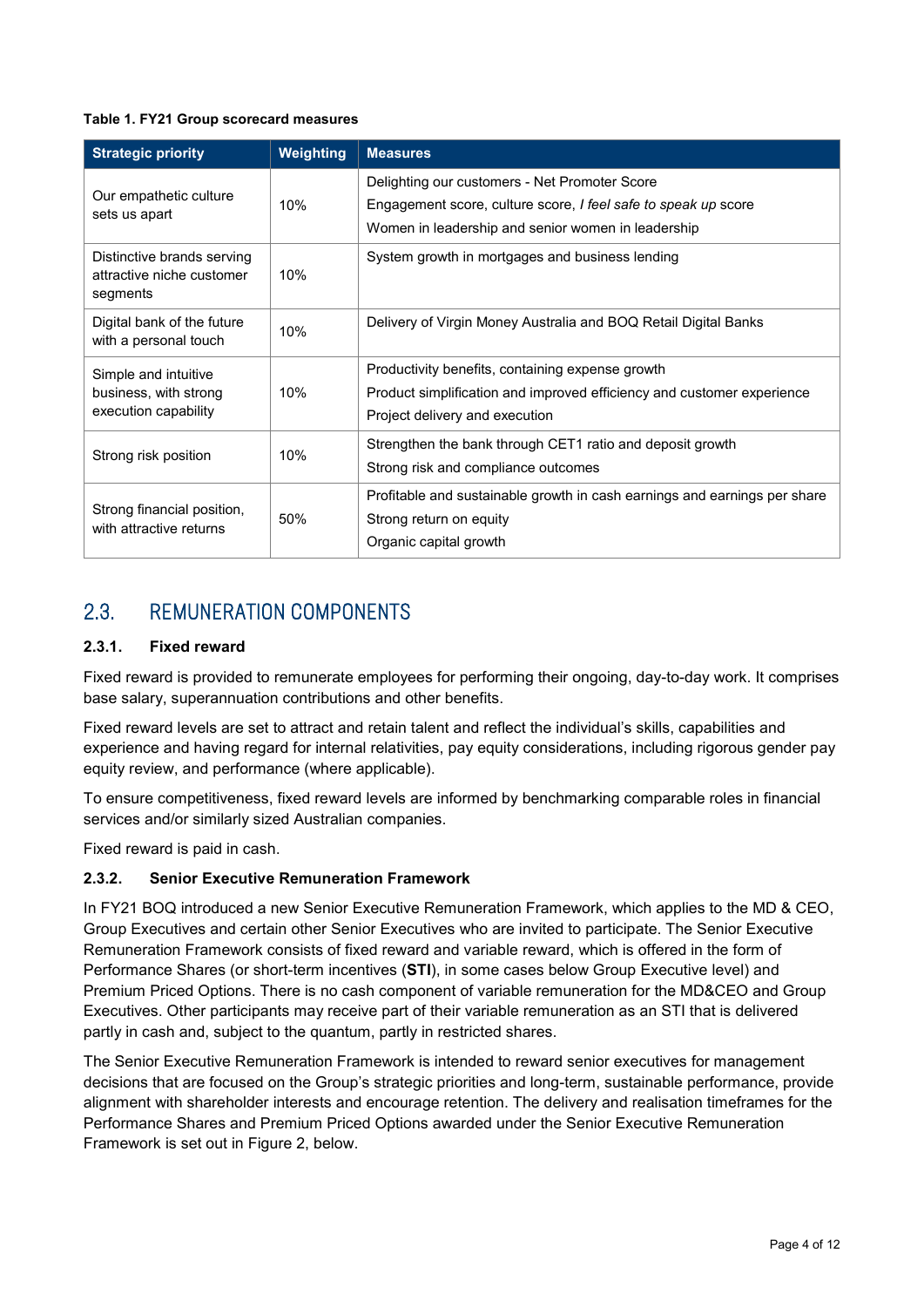Grants were made to eligible Senior Executives using the volume weighted average price (**VWAP**) as determined by the Board. Shareholder approval is required for the MD&CEO's grants of Performance Shares and Premium Priced Options.

#### **Performance Shares**

Performance Shares are delivered as rights that convert to restricted shares at the end of the performance period (e.g., one year after grant) based on an assessment of performance against the Group scorecard, including specific consideration of risk and compliance standards and behaviours. Post-conversion, the restricted shares vest in equal tranches after one, two and three further years. In FY21, the Board determined that 100% of Performance Shares would convert for continuing Senior Executives.

#### **Premium Priced Options**

Premium Priced Options are options with an exercise price that is set at 120% of the share price at grant. They vest in two equal tranches after four and five years.

Each tranche of Premium Priced Options is subject to a holding lock and clawback period, as described in the Award Terms.





#### **2.3.3. Short-term incentives**

STIs are offered to most Senior Managers below Group Executive level. They are performance-based and designed to reward an employee's contribution to the achievement of BOQ's strategic, customer, financial and risk outcomes and their behaviour, conduct and demonstration of BOQ's values over the performance period.

STI plans feature consistent eligibility criteria, gate-openers (including minimum performance and behaviour standards and completion of mandatory training), are subject to provisions such as risk adjustment and deferral into restricted shares, and are offered at the ultimate discretion of the Board.

In FY21, eligible Senior Managers participated in the Group STI Plan. STIs were delivered in cash and/or equity, depending on whether the individual's award exceeded the Board-approved deferral threshold (as outlined in section 2.4.5.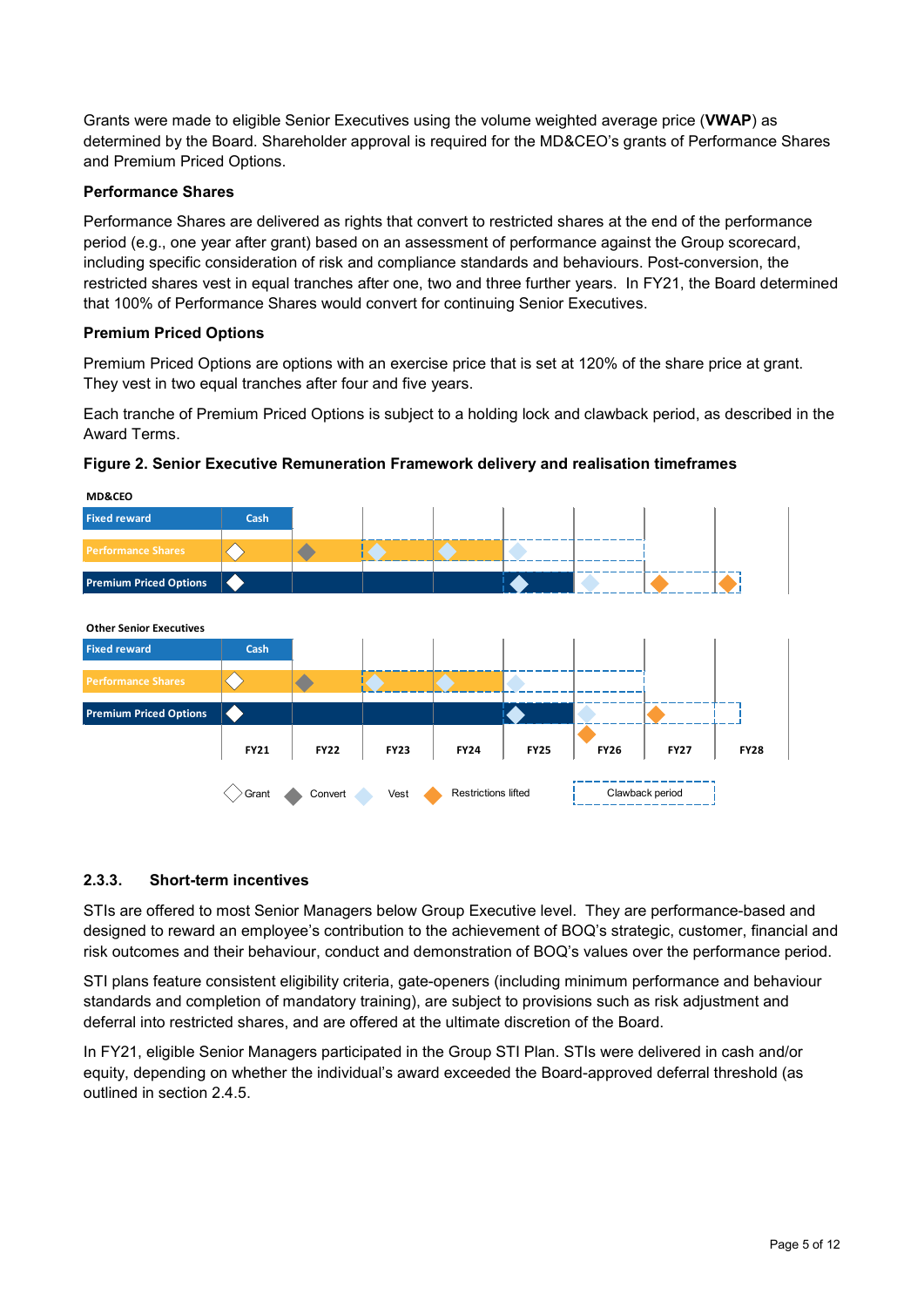#### **2.3.4. Long-term incentives**

LTIs are offered to Senior Managers who do not participate in the Senior Executive Remuneration Framework. They are designed to reward management decisions focused on long-term, sustainable performance and to align employee and shareholder interests, as well encourage the retention of employees.

Eligibility to participate in an LTI award is determined by role and grade. LTI awards are determined as a percentage of fixed remuneration and offers are generally made on an annual basis following the Annual General Meeting (**AGM**).

The Board has put in place a range of measures to control the risks associated with LTIs including, but not limited to:

- threshold compliance requirements: employees may not receive awards if they are found not to have complied with BOQ's risk and compliance standards;
- forfeiture events: the Board has discretion to require that awards outstanding as a result of past grants be forfeited in the case of non-adherence to risk and compliance standards; and
- performance conditions: apply to protect shareholder interests by ensuring that awards do not vest unless BOQ's performance is at least equal to a threshold level determined by the Board.

During FY21, BOQ used Deferred Award Rights (**DARs**) to deliver LTI to Senior Managers below Group Executive level who were not invited to participate in the Senior Executive Remuneration Framework. DARs are rights to acquire ordinary BOQ shares at no cost, subject to continued service and adherence to risk and compliance standards, vesting progressively after one, two and three years. DARs serve to align the interests of employees with the interests of shareholders and act a retention measure.

FY21 DARs were granted in January 2021.

## 2.4. ALIGNING REMUNERATION WITH RISK MANAGEMENT

#### **2.4.1. Assessment**

Risk forms a key part of the remuneration structure at BOQ and is embedded in the assessment of variable reward. Risk management practices are governed by an integrated framework of policies (including risk appetite statements and the Group Remuneration Policy).

In assessing performance, the Chief Risk Officer and Chair – Risk Committee provide feedback to the Board concerning risk behaviours and outcomes during the financial year. A final full year assessment of risk is presented to the Committee by Chair –Risk Committee and the Chief Risk Officer, at the meeting where senior executive remuneration outcomes are considered.

Risk management is both a specific performance category for the MD&CEO and Group Executives, and a modifier used by the Board when determining STI funding and individual remuneration outcomes for all Senior Managers.

#### **2.4.2. Short-term incentive funding**

STIs for Senior Managers are funded by the Group STI Pool, which is created at the ultimate discretion of the Board having regard for business performance, risk management and affordability. When determining the size of the Group STI Pool the Board considers:

- BOQ's performance against the agreed performance measures;
- affordability and capacity to pay;
- an assessment of risk incidents, including as reported by the Chief Risk Officer and recommended to the Board by the Committee, with input from the Chair of the Board Risk Committee; and
- any other factors it considers relevant.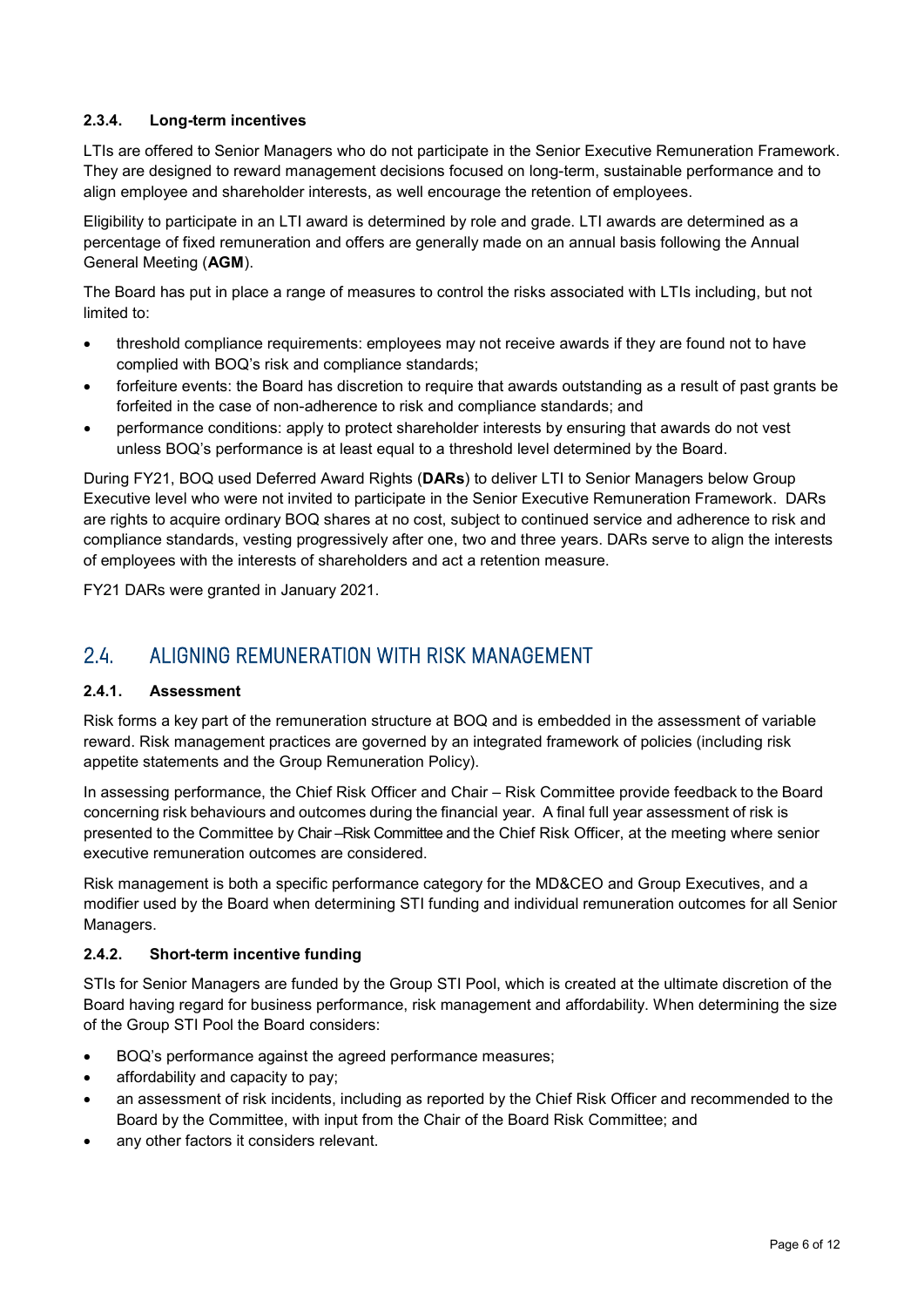#### **2.4.3. Risk measures**

Table 2 provides the keyrisks and measures forFY21. Risks and measures updated periodically to ensure compliance with the legislative standards and alignment with BOQ's risk appetite. Activity and outcomes for each of the Risk categories are reported to the relevant Committee and the Board.

|  |  |  | Table 2. Key risk measures for FY21 |  |  |
|--|--|--|-------------------------------------|--|--|
|--|--|--|-------------------------------------|--|--|

| <b>Risk</b>                                                   | <b>Measures</b>                                                                                                                                                                                                                                                                                                                                                                                                                                                                                                                                    | <b>Review of measures</b>                                                                                                                                                                                              |  |  |
|---------------------------------------------------------------|----------------------------------------------------------------------------------------------------------------------------------------------------------------------------------------------------------------------------------------------------------------------------------------------------------------------------------------------------------------------------------------------------------------------------------------------------------------------------------------------------------------------------------------------------|------------------------------------------------------------------------------------------------------------------------------------------------------------------------------------------------------------------------|--|--|
| Non-financial risks (operational risk<br>and compliance risk) | Operational risk assessments<br>$\bullet$<br>Incident reporting and analysis<br>$\bullet$<br>Regulatory compliance<br>$\bullet$<br>breaches and impact<br>assessments<br>Branch scorecard performance<br>$\bullet$<br>and audits<br>Internal and external audit<br>findings<br>Completion of mandatory<br>$\bullet$<br>compliance training<br>Monitoring and supervision<br>$\bullet$<br>activities<br>Monitoring conflicts of interest<br>$\bullet$<br>Attestations<br>$\bullet$<br>Monitoring regulatory change<br>٠<br>Sustainability scorecard | Measures across non-financial risks<br>are produced, reviewed and<br>monitored on either a monthly,<br>quarterly, half-yearly and/or annual<br>basis (as applicable)                                                   |  |  |
| Financial risks (credit risk and market<br>risk)              | Metrics embedded within KPIs<br>include compliance with Board-<br>delegated trigger limits for key credit,<br>liquidity, funding, capital, and market<br>and strategic financial risks                                                                                                                                                                                                                                                                                                                                                             | Market risk, liquidity and funding<br>composition are monitored daily.<br>Other financial risks are monitored at<br>least monthly.<br>All financial risk measures are<br>reviewed at least annually or as<br>required. |  |  |

#### **2.4.4. Risk management framework and expected behaviours**

Employees are expected to demonstrate behaviours that reflect the values and objectives of BOQ as approved by the Board, including adherence to BOQ's overall RMF.

Variable reward plans (both cash and equity) include specific risk considerations that are designed to ensure that quantifiable results are achieved within appropriate risk management parameters. The RMF includes measures at BOQ and individual levels.

Performance measures for the MD&CEO are determined by the Board, and for Group Executives, there is Board oversight.

The Board Risk Committee provides input to the performance measures for the Chief Risk Officer.

Failure to meet risk measures may result in modification, suspension or withdrawal of variable reward.

#### **2.4.5. Deferral**

BOQ has in place a STI deferral framework which mandates the deferral of a portion of all STI outcomes subject to the thresholds approved by the Board. The annual threshold is currently \$100,000. For awards greater than the threshold, a portion will be deferred into restricted shares to vest in two equal tranches (50% after one year and 50% after two years) as set out in Table 3.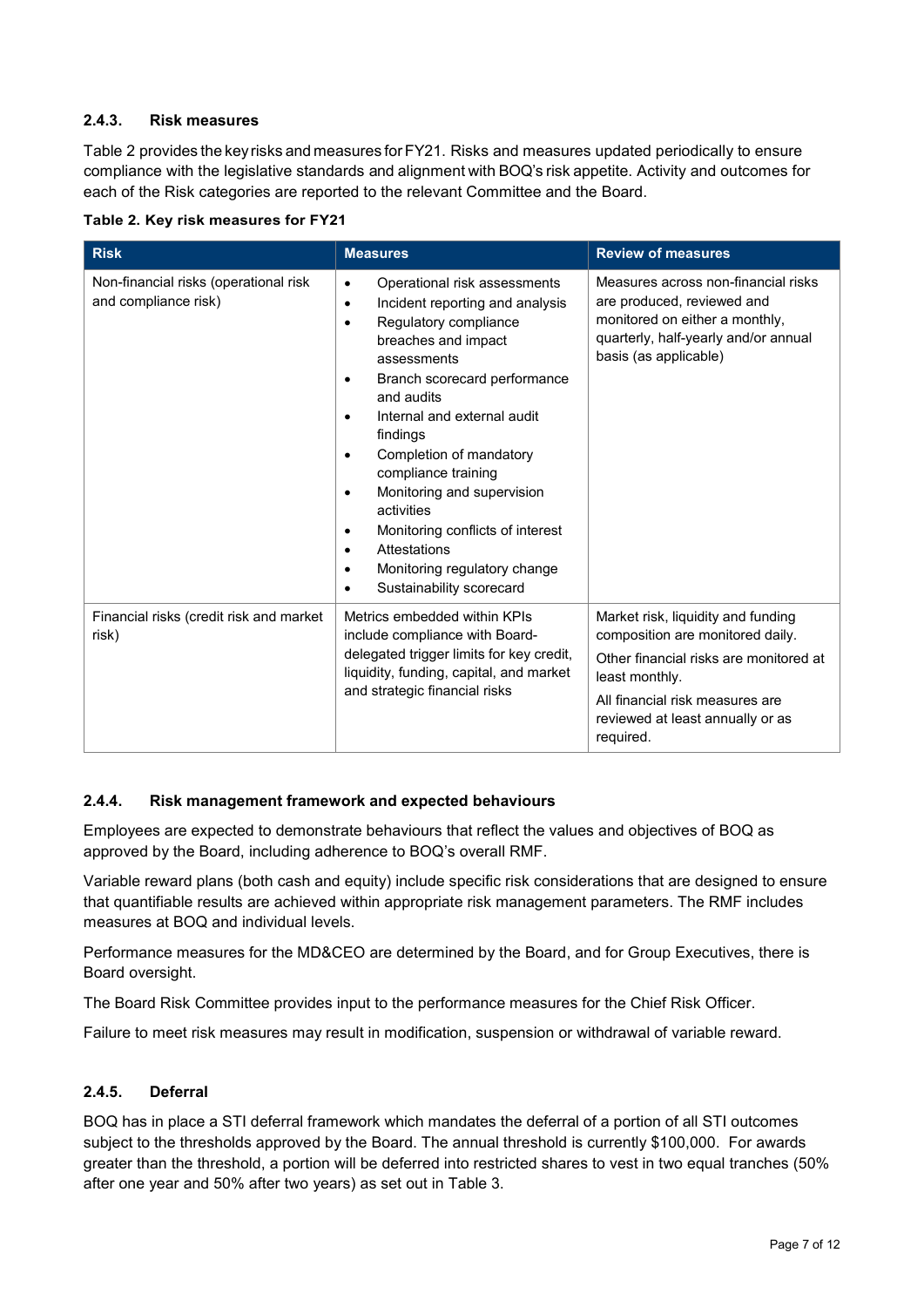#### **Table 3. Deferral Framework for FY21**

| STI award              | Deferral treatment                                                                                                     |
|------------------------|------------------------------------------------------------------------------------------------------------------------|
| \$100,000 or less      | Nil                                                                                                                    |
| \$200,000 or less      | 100% deferral of the amount between \$100,001 and \$200,000                                                            |
| Greater than \$200,000 | 100% deferral of the amount between \$100,001 and \$200,000, plus 50%<br>deferral of any amount greater than \$200,000 |

#### **2.4.6. In-period adjustment, malus and clawback**

Where a risk incident has occurred, the Board may, in its absolute discretion and acting in good faith:

- determine that all, or a portion of, any potential variable remuneration award be reduced, including to zero (**in-period adjustment**);
- determine that all, or a portion of any unvested award currently on foot be forfeited (**malus**); and/or
- treat any paid or vested reward as an overpayment and subject to any legal limitations, seek to recover the difference for the benefit of BOQ through any action it deems necessary and appropriate (**clawback**).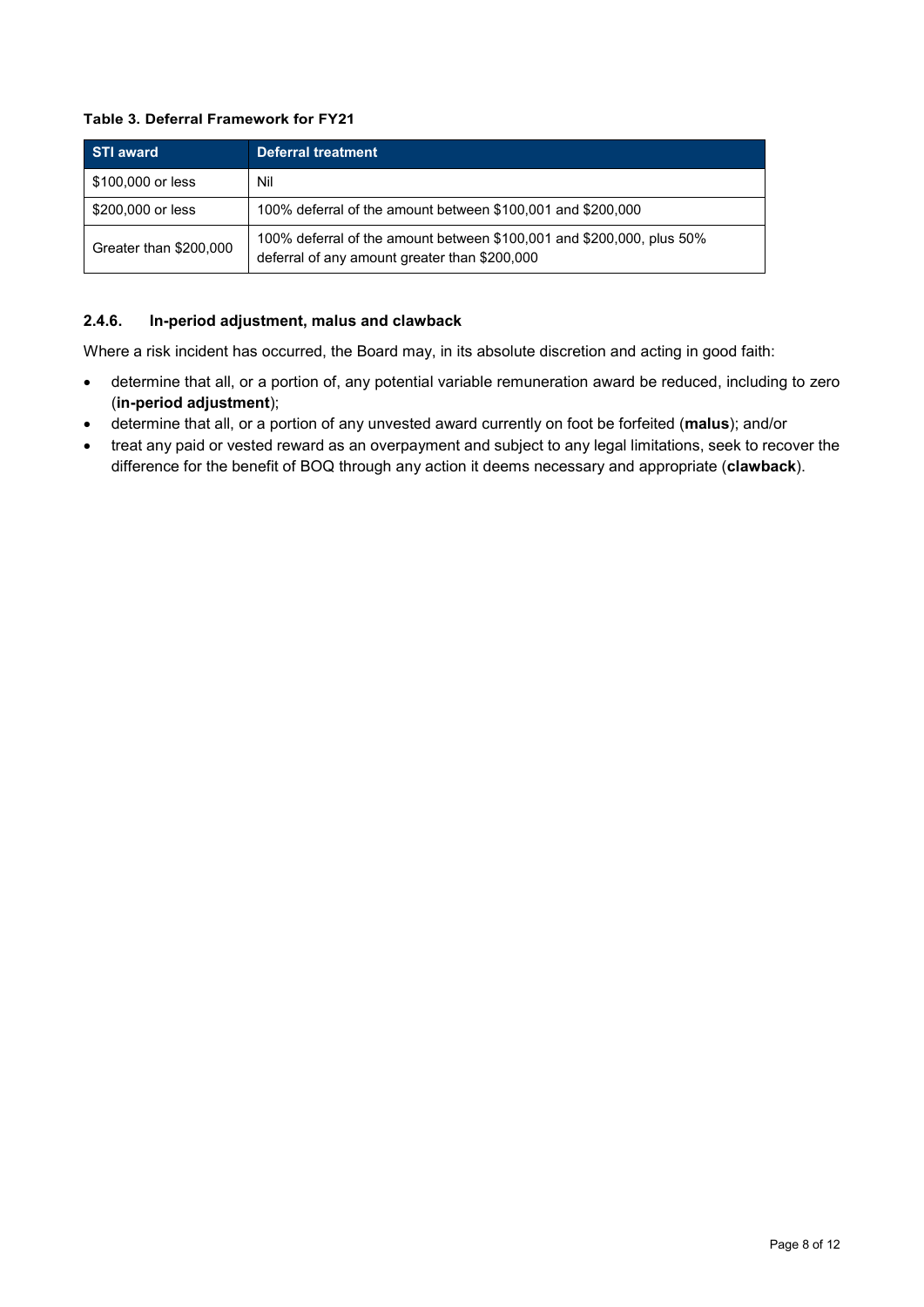# 3. QUANTITATIVE DISCLOSURES

The tables in this section have been prepared in accordance with the quantitative disclosure requirements outlined in Table 22 of APS 330, Attachment G.

#### **Table 4. People, Culture & Remuneration Committee**

This table summarises the requirements under paragraph (g), providing a breakdown of the Committee membership, meetings held, and total fees paid during FY21.

On 1 September 2020, all Non-Executive Directors (**NEDs**) became members of five Board committees, including the People, Culture & Remuneration Committee. To reflect the revised committee composition and to provide fairness and simplicity, BOQ moved to a flat fee structure, inclusive of superannuation, for membership of all five Board committees at this time. The FY21 fees disclosed in this table are an estimate of the amount relating to the People, Culture & Remuneration Committee.

| Membership, meetings held and fees paid                         | <b>FY21</b> | <b>FY20</b> |
|-----------------------------------------------------------------|-------------|-------------|
| Committee members <sup>1</sup>                                  |             |             |
| Meetings held                                                   |             |             |
| Total fees (including Committee members and Chair) <sup>2</sup> | \$136.667   | \$105.228   |

1 Inclusive of the Committee Chair, the Board Chair and members who served for part of the year

<sup>2</sup> FY21 fees are an estimate derived by apportioning the total Committee members' fee paid. The approach taken was to divide each Committee member's fee (inclusive of superannuation) by the total number of meetings across the five committees to determine a per meeting fee for each member. That per meeting fee was then multiplied by the number of People, Culture & Remuneration Committee meetings that member attended. This total was then added to the Committee Chair's fee (inclusive of superannuation). FY20 fees disclosed are the fees paid specifically for this Committee and are inclusive of superannuation. The Board Chair does not receive a fee for his membership of the Committee.

#### **Table 5. Remuneration awarded to Senior Managers**

This table summarises the requirements under paragraph (h), providing a breakdown of the various payments made to Senior Managers<sup>1</sup> during FY21. As noted in the introduction, at BOQ all MRT are included in the Senior Manager category and therefore not disclosed separately.

|                                                              | <b>FY21</b> | <b>FY20</b> |
|--------------------------------------------------------------|-------------|-------------|
| Number of Senior Managers who received variable remuneration | 25          | 23          |
| Number of guaranteed bonuses awarded                         | 0           |             |
| Value of guaranteed bonuses awarded                          | \$0         | \$0         |
| Number of sign-on awards <sup>2</sup>                        |             |             |
| Value of sign-on awards                                      | \$250,000   | \$0         |
| Number of termination payments                               | 3           | 5           |
| Value of termination payments                                | \$571.074   | \$1,280,750 |

Per paragraph 57(a) of CPS 510, noting that there are no employees outside of the Senior Manager group who are considered MRT

<sup>2</sup> Represents the number of buy-out awards (where BOQ, having sighted evidence of awards being forfeited by Senior Managers upon resignation from their prior employer, bought out the value of the forfeited awards). These were delivered using BOQ equity with vesting aligned to the original award vesting schedule.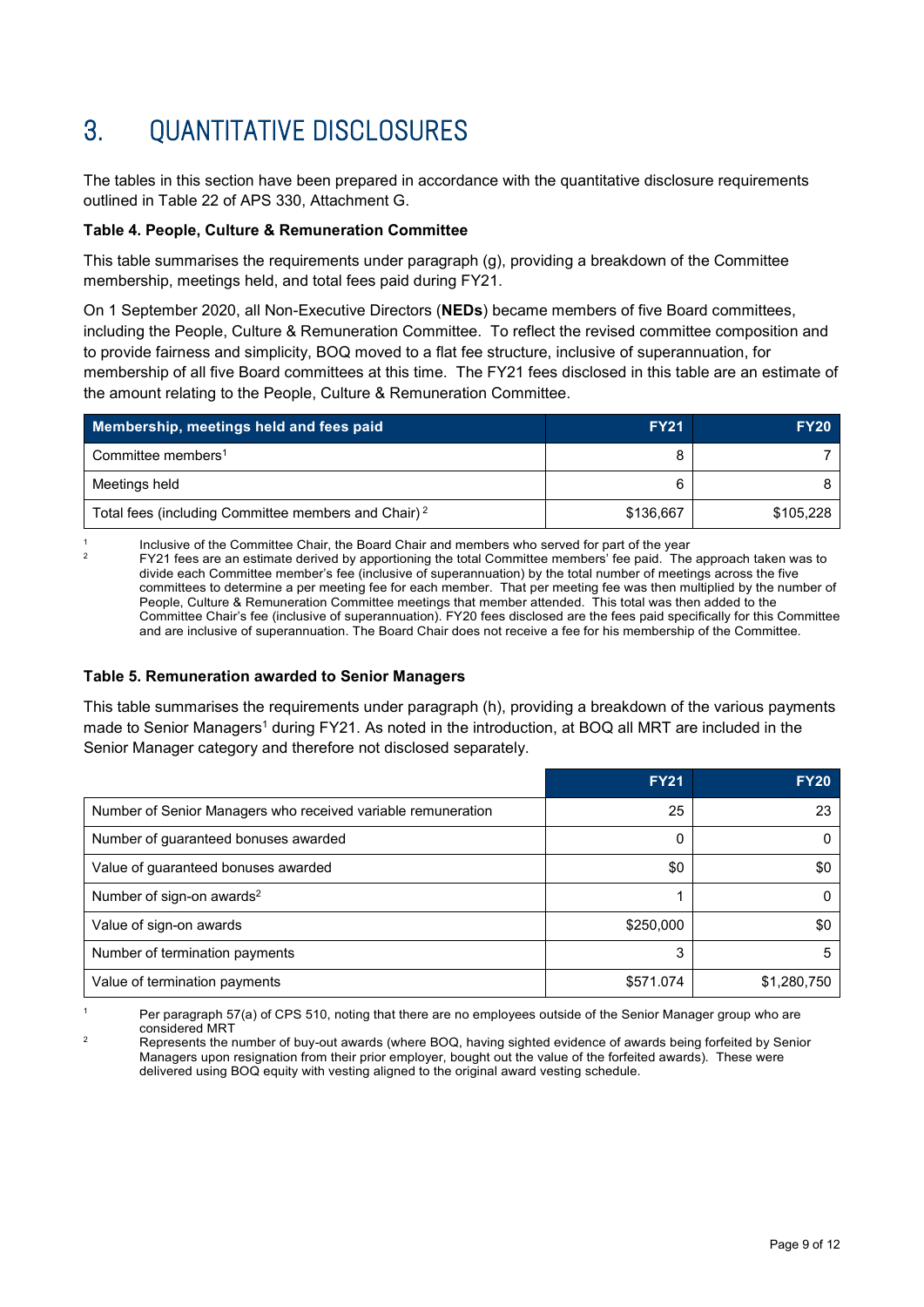#### **Table 6. Outstanding deferred remuneration for Senior Managers**

This table provides a summary of outstanding deferred cash and equity-based remuneration for Senior Managers during FY21, including the total value of outstanding awards, awards that vested during FY21 and any reductions due to ex post explicit and implicit adjustments. It summarises the requirements under paragraphs (i) and (k).

|                                                                                               | <b>FY21</b>  | <b>FY20</b> |
|-----------------------------------------------------------------------------------------------|--------------|-------------|
| Number of incumbents (including part-year) <sup>1</sup>                                       | 30           | 30          |
| Outstanding deferred remuneration                                                             |              |             |
| Cash based awards                                                                             | \$0          | \$0         |
| Shares and share-linked instruments <sup>2</sup>                                              | \$18,299,840 | \$7,745,758 |
| Total outstanding deferred remuneration                                                       | \$18,299,840 | \$7,745,758 |
| Total outstanding remuneration vesting during the financial year 3                            | \$1,305,790  | \$866,850   |
| Total amount of reductions during the financial year due to explicit adjustments 4            | \$2,887,485  | \$4,032,063 |
| Total amount of reductions during the financial year due to implicit adjustments <sup>5</sup> | \$0          | \$0         |

<sup>1</sup> Per paragraph 57(a) of CPS 510, noting that there are no employees outside of the Senior Manager group who are considered MRT

<sup>2</sup> Shares and share-linked instruments are expressed as face value, using the closing share price at 31 August 2021 and 31 August 2020 for FY21 and FY20 respectively. Options are expressed as the difference between the closing share price at 31 August 2021 and the exercise price.

3 Includes FY18 deferred STI which was deferred as cash which vested in FY21. Shares and share-linked instruments are expressed as face value, using the closing share price at 31 August 2021 and 31 August 2020 for FY21 and FY20 respectively. Options are expressed as the difference between the closing share price at 31 August 2021 and the exercise price.

<sup>4</sup> Includes reductions to awards which vested in FY21 or FY20 due to downward adjustments to outcomes and forfeitures due to non-vesting or employees exiting

<sup>5</sup> Includes reductions to awards which vested in FY21 or FY20 due to revaluation of awards

#### **Table 7. Breakdown of the remuneration awarded to Senior Managers**

This table summarises the requirements under paragraph (j) and provides a breakdown of the value of fixed and variable remuneration awarded to Senior Managers<sup>1</sup> during FY21.

|                                                   | <b>FY21</b>  | <b>FY20</b>  |  |
|---------------------------------------------------|--------------|--------------|--|
| Number of incumbents (including part-year)        | 30           | 30           |  |
| Fixed remuneration (non-deferred)                 |              |              |  |
| Cash based <sup>2</sup>                           | \$12,781,569 | \$11,465,270 |  |
| Shares and share-linked instruments               | \$0          | \$0          |  |
| Other $3$                                         | \$936,183    | \$919,900    |  |
| Variable remuneration                             |              |              |  |
| Cash-based (non-deferred) <sup>4</sup>            | \$911,493    | \$1,014,120  |  |
| Cash based (deferred)                             | \$0          | \$0          |  |
| Share-linked instruments (deferred) <sup>56</sup> | \$10,423,580 | \$10,826,040 |  |
| Other                                             | \$0          | \$0          |  |

Per paragraph 57(a) of CPS 510, noting that there are no employees outside of the Senior Manager group who are considered MRT

<sup>3</sup> This includes annual leave and long service leave accruals and rental allowances

 $2 \text{3}$  Represents actual fixed remuneration received, including employer superannuation, any salary sacrificed benefits and car parking costs (including associated fringe benefits tax)

Cash incentives earned in respect of FY21 and FY20